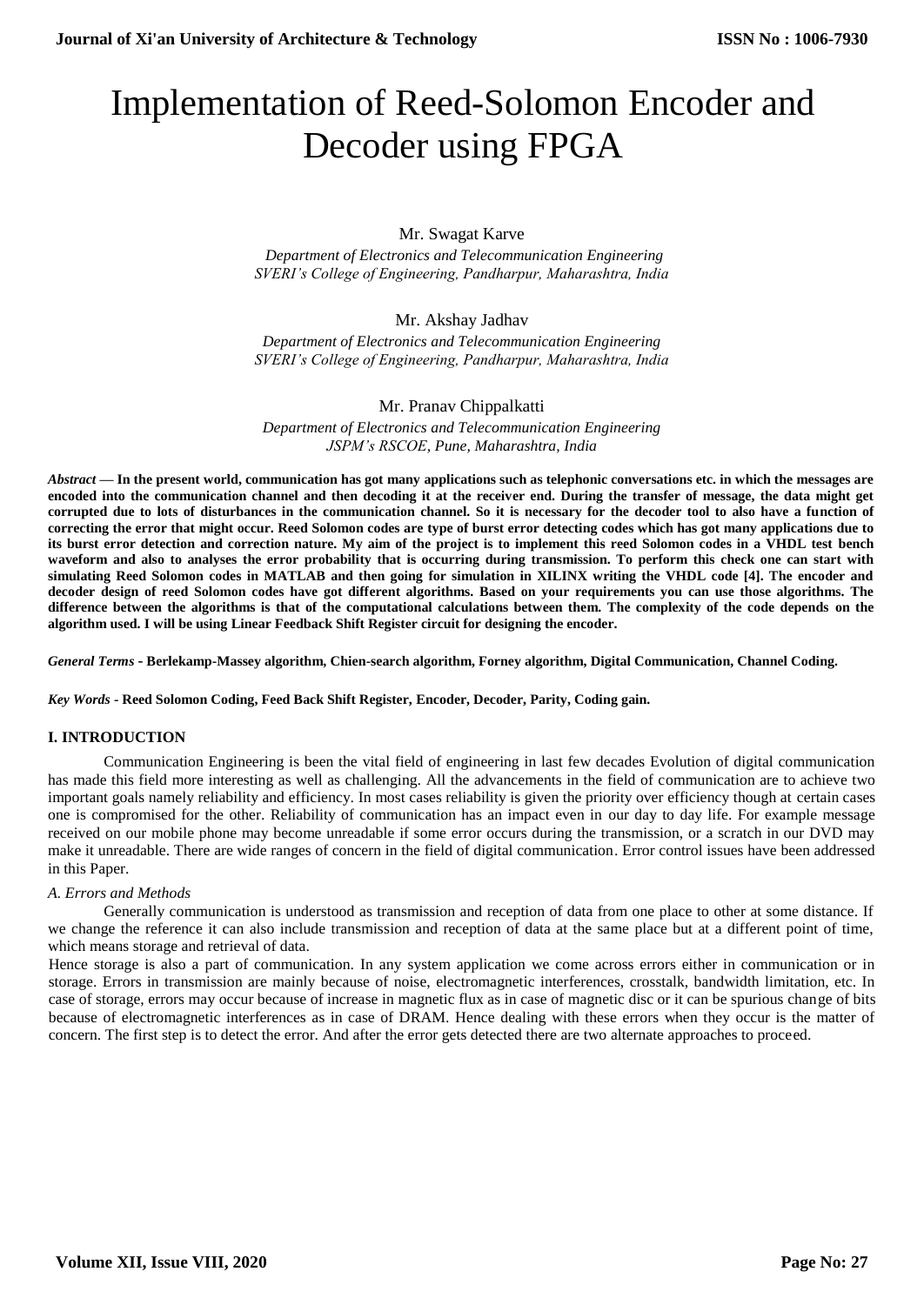## **Journal of Xi'an University of Architecture & Technology**

a) Automatic repeat request (ARQ): In this approach, the receiver first detects the error and then sends a signal to the transmitter to retransmit the signal. This can be done in two ways (i) continuous transmission mode (ii) wait for acknowledgement. In continuous transmission mode, the data is being sent by the transmitter continuously. Whenever receiver finds any error it sends a request for retransmission. However, the retransmission can either be selective repeat or go back N step type. As the name suggests, in selective repeat those data units containing error are only retransmitted. While in go back N type, retransmission of last N data unit occurs. Next, in wait for acknowledgement mode, acknowledgement is sent by the receiver after it correctly receives each message. Hence, when not sent, the retransmission is initiated by the transmitter.[6]

b) Forward error correction (FEC): In this approach, error is both detected and corrected at the receiver end. To enable the receiver to detect and correct the data, some redundant information is sent with the actual information by the transmitter .After being introduced to both the approaches, one should choose whether which approach is to be used. Automatic repeat request is easier but if the error occurs much frequently, then retransmission at that frequency will particularly reduce the effective rate of data transmission. However, in some cases retransmission may not be feasible to us. In those cases, Forward Error correction would be more suitable. As Forward Error Correction involves additional information during transmission along with the actual data. It also reduces the effective data rate which is independent of rate of error. Hence, if error occurs less frequently then Automatic request approach is followed keeping in mind that retransmission is feasible. Out of the various FEC's, Reed Solomon code is one. These are block error correcting codes with wide range of applications in the field of digital communications. These codes are used to correct errors in devices such as CD, DVD, wireless Communication etc [2][5].

### *B. Scope of the Work*

As stated in the last paragraph, RS codes are used for many applications. With the objective of developing high speed RS codes, the scope includes: Study of different error detection and correction methods, implementation of RS encoder and decoder in Hardware Description Language (HDL), building fully synchronous synthesizable logic core of RS encoder and decoder to meet the requirement of almost all the standards that employ RS codes, such as CCSDS, DVB, ETIS-BRAN, IEEE802.6, G.709, IESS-308, etc.[1][2][5].

### **II. REED SOLOMON CODES**

Reed Solomon codes are non binary cyclic error correcting codes. They describe a systematic way of building codes that can detect and correct multiple errors. In a block code we have k individual information bits, r individual parity bits and a total of n  $(= k + r)$  bits. Rather reed Solomon codes are organized in group of bits. These group of bits are referred to as symbols. So we can say this code has n number of symbols. This symbol comprises of m number of bits where the n is

 $n=2^m-1$ 

These n symbols form a code word. Out of these n symbols k are information symbols where n-k are parity symbols. These codes are used to transfer data between any two medium. There are possibilities that error may occur due to any disturbance in the traverse channel. So we need to have a design tool specified for encoding and then decoding after correcting signals in the receiver side. Reed Solomon codes can be the tool discussed above. The error correcting capability of the code is defined as t, where [6]

#### $t=[(n-k)/2]$

where [x] represents the greater integer function. The code can correct only half of the number of parity symbols because for every error one parity symbol is used to locate the error and the other is used to correct it. The advantage behind reed Solomon code is that it can correct burst errors. However if erasures are present then only one parity symbol is used to correct error as the location of error

is already known. The code rate is defined as  $R_c$ , where

$$
R_c = k/n
$$

#### *A. Properties of Reed Solomon Codes*

The properties of Reed-Solomon codes make them especially well-suited to applications where errors occur in bursts. This is because [4][6].

- i) It does not matter to the code how many bits in a symbol are in error—if multiple bits in a symbol are corrupted it only counts as a single error. Alternatively, if a data stream is not characterized by error bursts or drop-outs but by random single bit errors, a Reed-Solomon code is usually a poor choice. More effective codes are available for this case.
- ii) Designers are not required to use the "natural" sizes of Reed-Solomon code blocks. A technique known as "shortening" can produce a smaller code of any desired size from a larger code. For example, the widely used (255,251) code can be converted to a (160,128) and not transmitting them. At the decoder, the same portion of the block is loaded locally with binary zeroes.
- iii) Its capability to correct both burst errors and erasures makes it the best choice for the designer to use it as the encoding and decoding tool.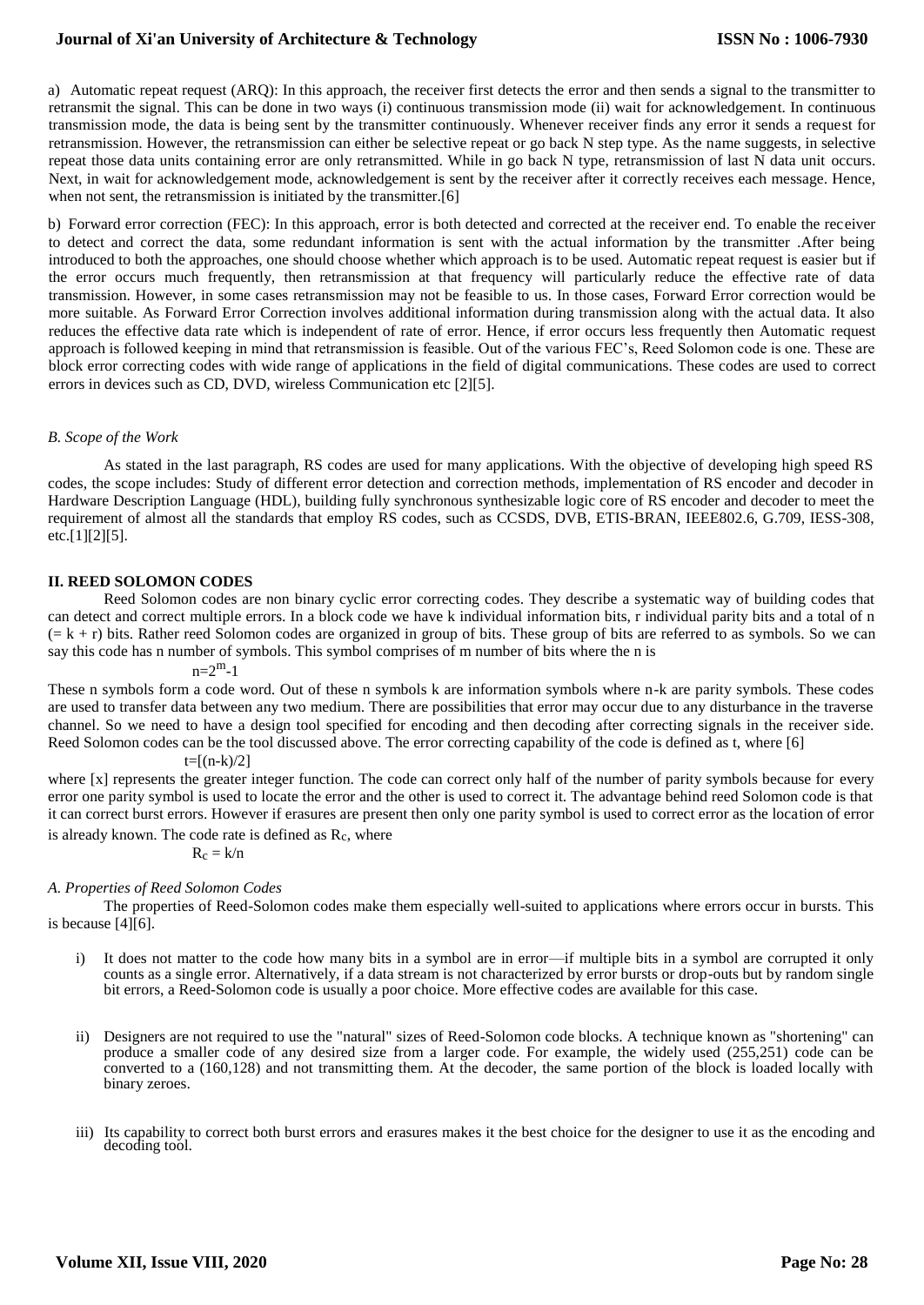## **III. ARCHITECTURE OF RS CODES**

#### *A. Encoder Architecture*

Reed-Solomon encoding and decoding can be carried out in software or in special-purpose hardware.

1) Finite (Galois) Field Arithmetic:

Reed-Solomon codes are based on a specialist area of mathematics known as Galois fields or finite fields. A finite field has the property that arithmetic operations (+,-,x,/ etc.) on field elements always have a result in the field. A Reed Solomon encoder or decoder needs to carry out these arithmetic operations. These operations require special hardware or software functions to implementation Generator Polynomial. [6][4]

2) Generator Polynomial:

A Reed-Solomon codeword is generated using a special polynomial. All valid codewords are exactly divisible by the generator polynomial. The general form of the generator polynomial is

$$
g(x)=(x-\alpha^{i})(x-\alpha^{i+1})\dots \dots (x-\alpha^{i+2i})
$$
 Eq. 1

and the codeword is constructed using

$$
c(x) = g(x).i(x) \qquad \text{Eq. 2}
$$

where  $g(x)$  is the generator polynomial,  $i(x)$  is the information block,  $c(x)$  is a valid codeword and a is referred to as a primitive element of the field .

3) Parity Generator:

The *2t* parity symbols in a systematic Reed-Solomon codeword are given by

$$
p(x) = i(x)*X^{n-k} \mod g(x)
$$
 Eq.3



Figure 1 Reed Solomon Encoder

*B. Design Hierarchy of Encoder Block*



Figure 2 Design hierarchies for RS Encoder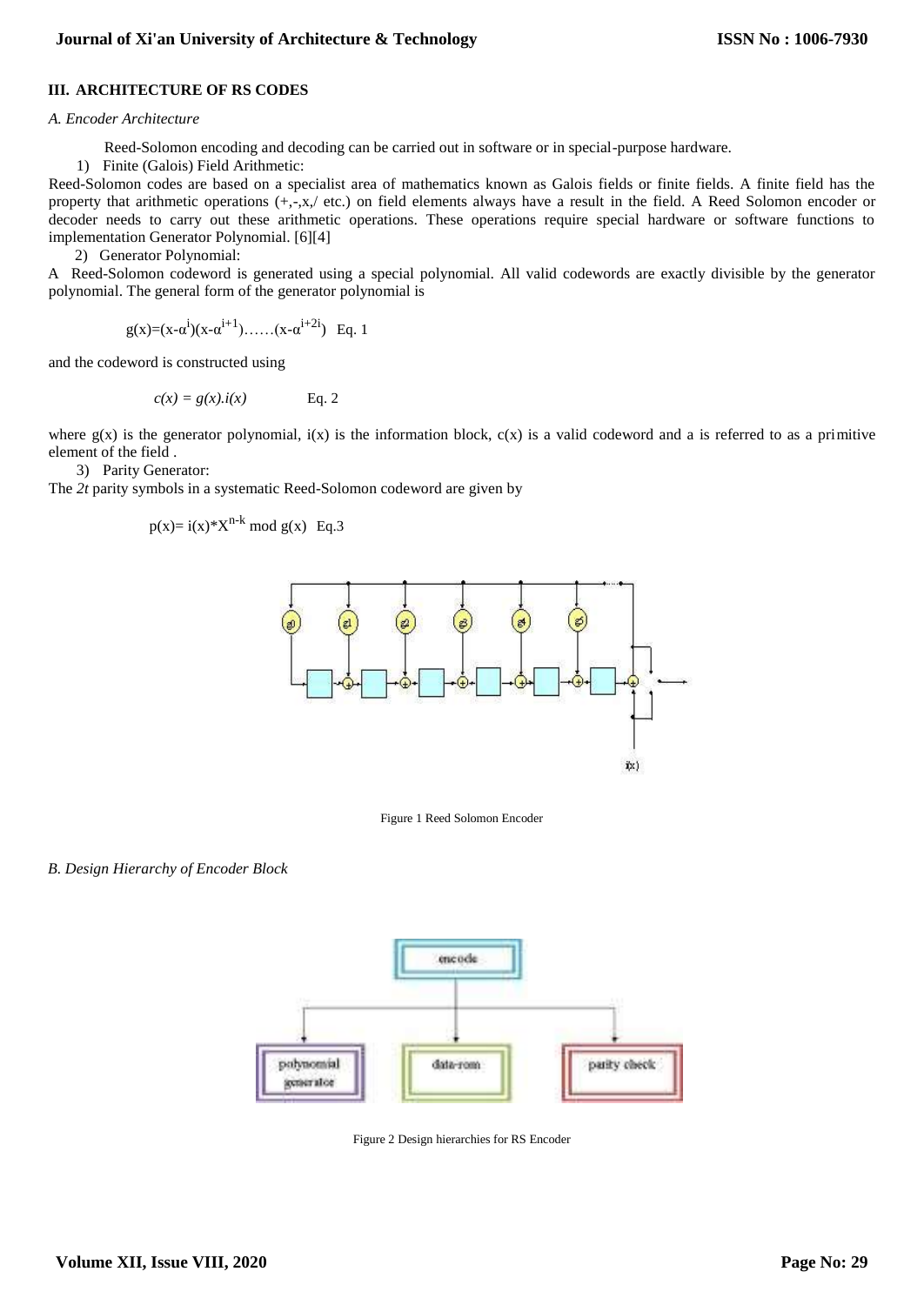# **Journal of Xi'an University of Architecture & Technology**

### *C. Encoder Operation*

The Encoder architecture shows that one input to each multiplier is a constant field element, which is a coefficient of the polynomial  $g(x)$ . For a particular block, the information polynomial  $i(x)$  is given into the encoder symbol by symbol. These symbols appear at the output of the encoder after a desired latency, where control logic feeds it back through an adder to produce the related parity. This process continues until all of the k symbols of  $i(x)$  are input to the encoder. During this time, the control logic at the output enables only the input data path, while keeping the parity path disabled. With an output latency of about one clock cycle, the encoder outputs the last information symbol at  $(k+1)$ <sup>th</sup> clock pulse. Also, during the first k clock cycles, the feedback control logic feeds the adder output to the bus. After the last symbol has been input into the encoder (at the k<sup>th</sup> clock pulse), a wait period of at least n-k clock cycles occurs. During this waiting time, the feedback control logic disables the adder output from being fed back and

supplies a constant zero symbol to the bus. Also, the output control logic disables the input data path and allows the encoder to output the parity symbols  $(k+2<sup>th</sup>$  to n+1<sup>th</sup> clock pulse). Hence, a new block can be started at the n+1<sup>th</sup> clock pulse.[4].

#### *D. Decoder Architecture*

A Reed-Solomon decoder attempts to identify the position and magnitude of up to t errors (or 2t erasures) and to correct the errors or erasures.

1) Syndrome Calculation:

This is a similar calculation to parity calculation. A Reed Solomon codeword has 2t syndromes that depend only on errors (not on the transmitted code word). The syndromes can be calculated by substituting the 2t roots of the generator polynomial  $g(x)$  into  $r(x)$ .

2) Finding the Symbol error Location:

This involves solving simultaneous equations with t unknowns. Several fast algorithms are available to do this. These algorithms take advantage of the special matrix structure of Reed-Solomon codes and greatly reduce the computational effort required. In general two steps are:

- a) Find an error locator polynomial: This can be done using the Berlekamp-Massey algorithm or Euclid's algorithm. Euclid's algorithm tends to be more widely used in practice because it is easier to implement: however, the Berlekamp-Massey algorithm tends to lead to more efficient hardware and software implementations.
- b) Find the roots of this Polynomial: This is done using the Chien-search algorithm.
	- 3) Finding the symbol error values:

Again, this involves solving simultaneous equations with t unknowns. A widely-used fast algorithm is the Forney algorithm [6].



Figure 3 Reed Solomon Decoder

- r(x) Received codeword
- Si Syndromes
- L(x) Error locator polynomial
- Xi Error locations
- Yi Error magnitudes
- c(x) Recovered code word
- v Number of errors

The received codeword  $r(x)$  is the original (transmitted) codeword  $c(x)$  plus errors introduced during transmission.

 $r(x) = c(x) + e(x)$  Eq. 4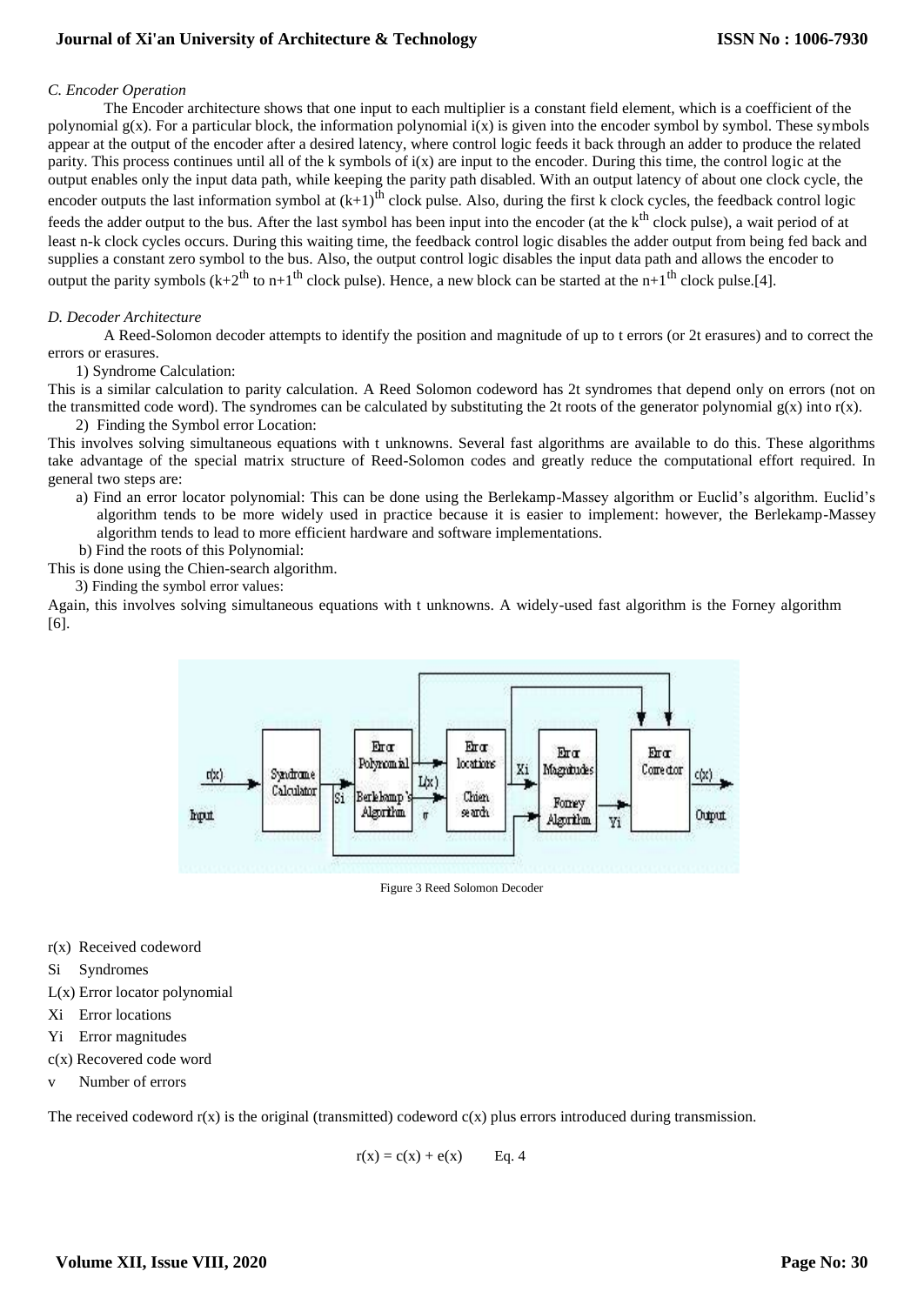## *E. Design Hierarchy of Decoder Block*



Figure 4 Design hierarchies for RS Decoder

## *F. Decoder Operation*

When a RS Decoder corrects a symbol, it replaces the incorrect symbol with the correct one, whether the error was caused by one bit being corrupted or all of the bits being corrupted. Thus, if a symbol is wrong, it might as well be wrong in all of its bit positions. This gives RS codes

Tremendous burst-noise advantages over binary codes .

RS Decoder mainly works on five steps:

1) Calculate the syndromes.

- 2) Use the syndromes to determine the "error locator polynomial."
- 3) Find the roots of the error locator polynomial. The inverses of these roots give the locations of errors.
- 4) Use the syndromes, roots, and error locator
- Polynomial to determine the error magnitudes.
- 5) Use the information about error location and magnitude to actually correct the errors.[4]

## **IV. HARDWARE AND SOFTWARE IMPLEMENTATION OF RS CODES**

#### *A. Hardware Implementation*

RS decoder design can also be implemented on the Field Programmable Gate Array (FPGA). This device is similar to the gate array, defined above, with the device shipped to the user with general-purpose metallization pre-fabricated, often with variable length segments or routing tracks. The device is programmed by turning on switches which make connections between circuit nodes and the metal routing tracks. The connection may be made by a transistor switch (which are controlled by a programmable memory element) or by an antifuse. The transistor switch may be controlled by an SRAM cell or an EPROM/EEPROM/Flash cell. Timing is generally not easily predictable. Some architectures employ dedicated logic and routing resources for optimizing high-speed functions such as carry chains, wide decodes, etc. Additional features such as programmable I/O blocks, storage registers, etc., may be included in these devices. Commercial, military, and space devices use a variety of programmable elements. General Purpose Processors (GPPs), Digital Signal Processors (DSPs), or hybrid ASICs can provide flexibility, but do so at the expense of processing time and area. FPGAs, however, promise to realize RS decoders with time and area performance similar to ASICs but with flexibility similar to GPPs. This is intriguing as it opens the door to dynamically changing error control coding based on the current characteristics of the transmission channel. Indeed, FPGA hosted RS decoders already exist but little work has been reported on realizing FPGA-based dynamic error control or on simply characterizing the optimal FPGA implementation of RS decoders. The finite field multipliers are the most numerous building blocks of RS decoders. There are a number a RS decoder design parameters which can be adjusted to reduce the resource requirement, increase speed, and make FPGA-based finite field decoders more feasible. Nevertheless, attempting to optimize the FPGA-based finite field multipliers in terms of both speed and area is an important step. The dependence of RS decoders on finite field arithmetic implies that the efficient RS decoders are dependent on efficient finite field adders and multipliers.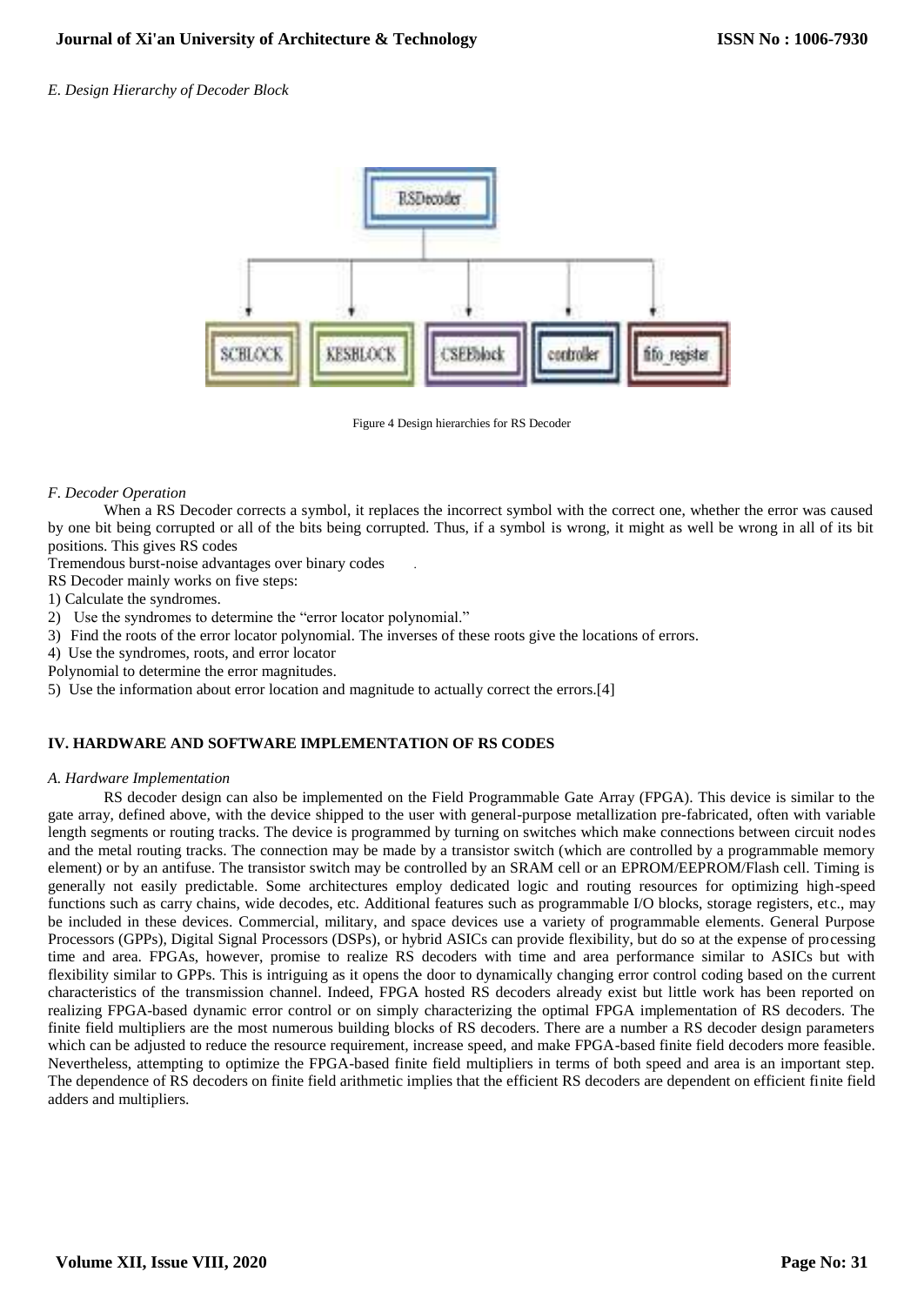## **Journal of Xi'an University of Architecture & Technology**

Addition is easy because of the finite fields. It equates to a bit-wise XOR of the m-tuple and is realized by an array of m-XOR gates. The finite field multiplier is, by comparison, much more complicated and is the key to developing efficient finite field computational circuits. Multipliers can be classified into bit parallel and bit serial architectures. The bit parallel multipliers compute a result in one clock cycle but have generally a higher area requirement. The Bit serial multipliers compute a product in k clock cycles but have a lower area requirement. In this paper we are using SPARTON3S400 FPGA.

### *B. Software Implementation*

Until recently, software implementations in "real-time" required too much computational power for all but the simplest of Reed-Solomon codes (i.e. codes with small values of t). The major difficulty in implementing Reed-Solomon codes in software is that general purpose processors do not support Galois field arithmetic operations. For example, to implement a Galois field multiply in software requires a test for 0, two log table look-ups, modulo add and anti-log table look-up. However, careful design together with increases in processor performance means that software implementations can operate at relatively high data rates.

### *C. VHDL Language*

There are many reasons for choosing VHDL for design efforts. The most important feature of VHDL is that it improves productivity when used it is used in a structured, top-down approach to design. Real increases in productivity come later; when VHDL has been learnt to a good level and the user have accumulated a library of reusable VHDL components. Productivity also increases when VHDL is used to enhance communication between team members and when an advantage of the more powerful tools for simulation and design verification that are available is taken. In addition, VHDL allows to design at a more abstract level. Instead of focusing on a gate-level implementation, the behavioral function of the design can be addressed. It is easy to build and use libraries of commonly used VHDL modules. A design can be reused as many times as required in VHDL. Due to the benefits of reusable code, VHDL statements are generally written in ways that make them general purpose. Writing portable code becomes an automatic reflex. Another important reason to use VHDL is the rapid pace of development in Electronic Design Automation (EDA) tools and in target technologies. Using a standard language such as VHDL greatly improves the chances of moving into more advanced tools (for example, from a basic low-cost simulator to a more advanced one) without having to re – enter the circuit descriptions. The ability to retarget circuits to new types of device targets (for example, ASICs, FPGAs, and complex PLDs) also improve by using a standard design entry method. In this paper we are using VHDL as programming language also the results can be proposed in the advanced software such as MAT Lab.

## **V. PROPOSD RESULTS**

As per the property of RS code the codes, as with any block code used in a systematic context, can be "shortened" to an arbitrary extent. RS codes defined over the field GF (256) can be said to have a natural length of 256 (the original approach) or 255 (the generator polynomial approach). The compact disc system is able to use RS codes of length 32 and 28 symbols, while still retaining the 8-bit symbol structure of a length-255 code. The shorter code word length keeps the implementation of the interleaver simple, while the 8-bit symbols provide protection against error bursts and provide a good match for the 16-bit samples taken from the analog music source. In this paper, a (32, 28) RS code has been implemented in VHDL. The encoding and decoding of the (32, 28) RS code with their simulation results are given here.



Figure 5 Simulation result of Encoder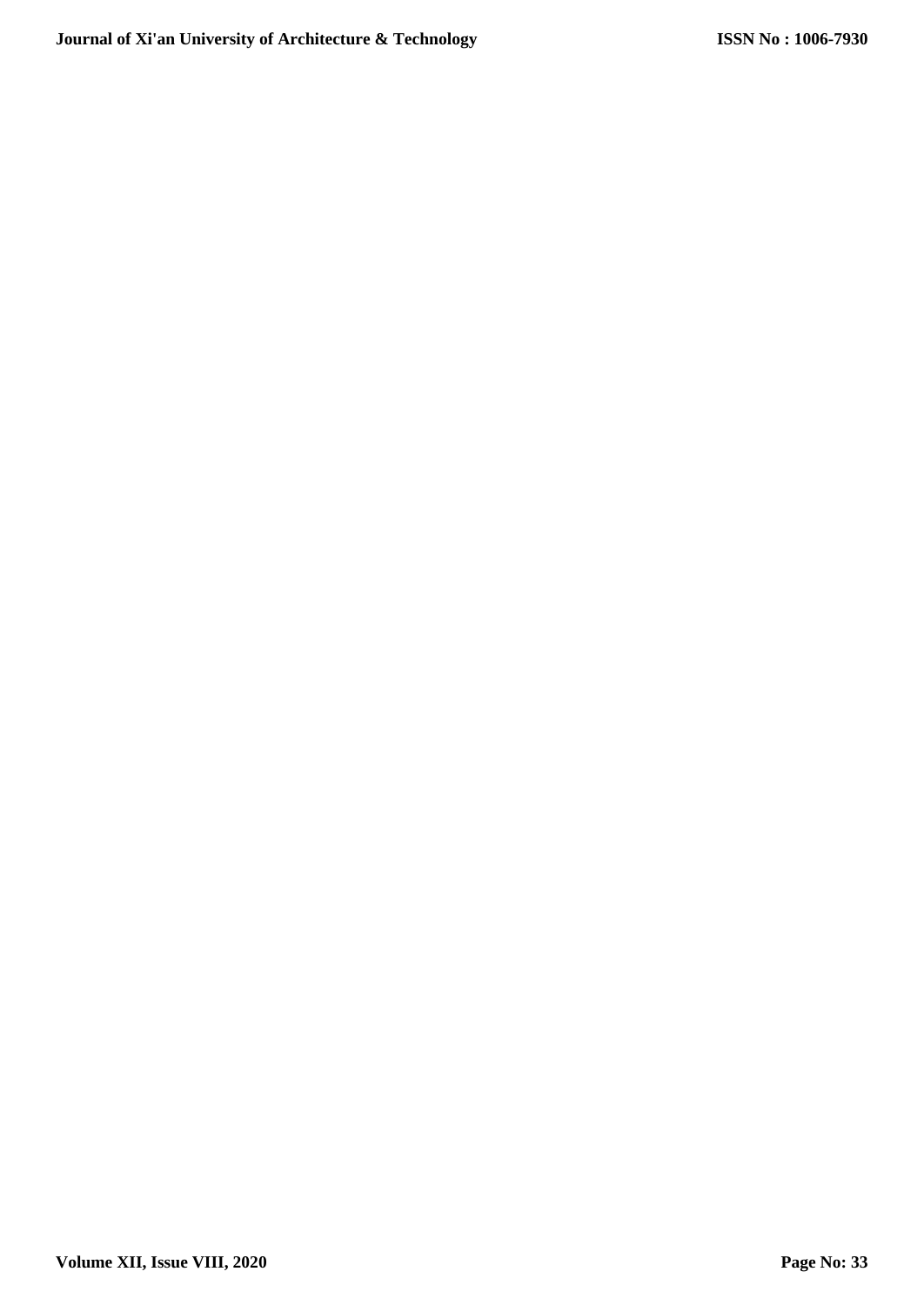

Figure 6 Simulation result of Decoder

#### **VI. CONCLUSION AND FUTURE SCOPE**

Reed – Solomon codes are one of the most powerful and efficient non-binary error correcting codes for detecting and correcting burst errors. An irreducible generator polynomial is used for generating the encoded data called codeword. All encoded data symbols are elements of the Galois field defined by the parameters of the application and the properties of the system. The encoder is implemented using linear shift registers with feedback. The decoder checks the received data for any errors by calculating the syndrome of the codeword. If an error is detected, the process of correction begins by locating the errors first. Generally Euclid's Algorithm is used to calculate the error – locator polynomial it is very easy to implement, while its counterpart Berlekamp-Massey Algorithm is more hardware efficient. The precise location of the errors is calculated by using Chien-search algorithm. Then magnitude of the errors is calculated using Forney algorithm. The magnitude of the error is added to the received codeword to obtain a correct codeword. Hence the using the Reed Solomon codes, burst errors can be effectively corrected.

Reed Solomon codes are efficiently used for compact discs to correct the bursts which might occur due to scratches or fingerprints on the discs. Convolutional encoding with Viterbi decoding has been in use for many years in commercial satellite systems. A characteristic of the Viterbi decoding process is that as the power density ratio ( $E / N_0$ ) becomes increasingly smaller, the uncorrectable errors that are passed through the system are clumped together. Although the distribution of errors caused on the link is Gaussian, the uncorrectable error distribution at the Viterbi decoder output tends to occur in bursts. The obvious conclusion is to concatenate the Viterbi and Reed - Solomon codes. The resulting scheme, called Reed-Solomon / Viterbi concatenated coding offers high reliability and modest complexity. These two desirable features make Reed-Solomon codes an apparent choice for deep space probes. They have been efficiently used in the image communication system of NASA's Voyager mission. Reed-Solomon codes will continue to be used to force communication system performance ever closer to the line drawn by Shannon.

#### **VII. ACKNOWLDGEMENT**

At first the authors would want to thank entire management of SCI Team for giving the opportunity to do this work. I am thankful to all the helping hands that extended the preparatory steps of this paper. I am very much thankful to our Research Head for his support and providing all facilities to complete the report.